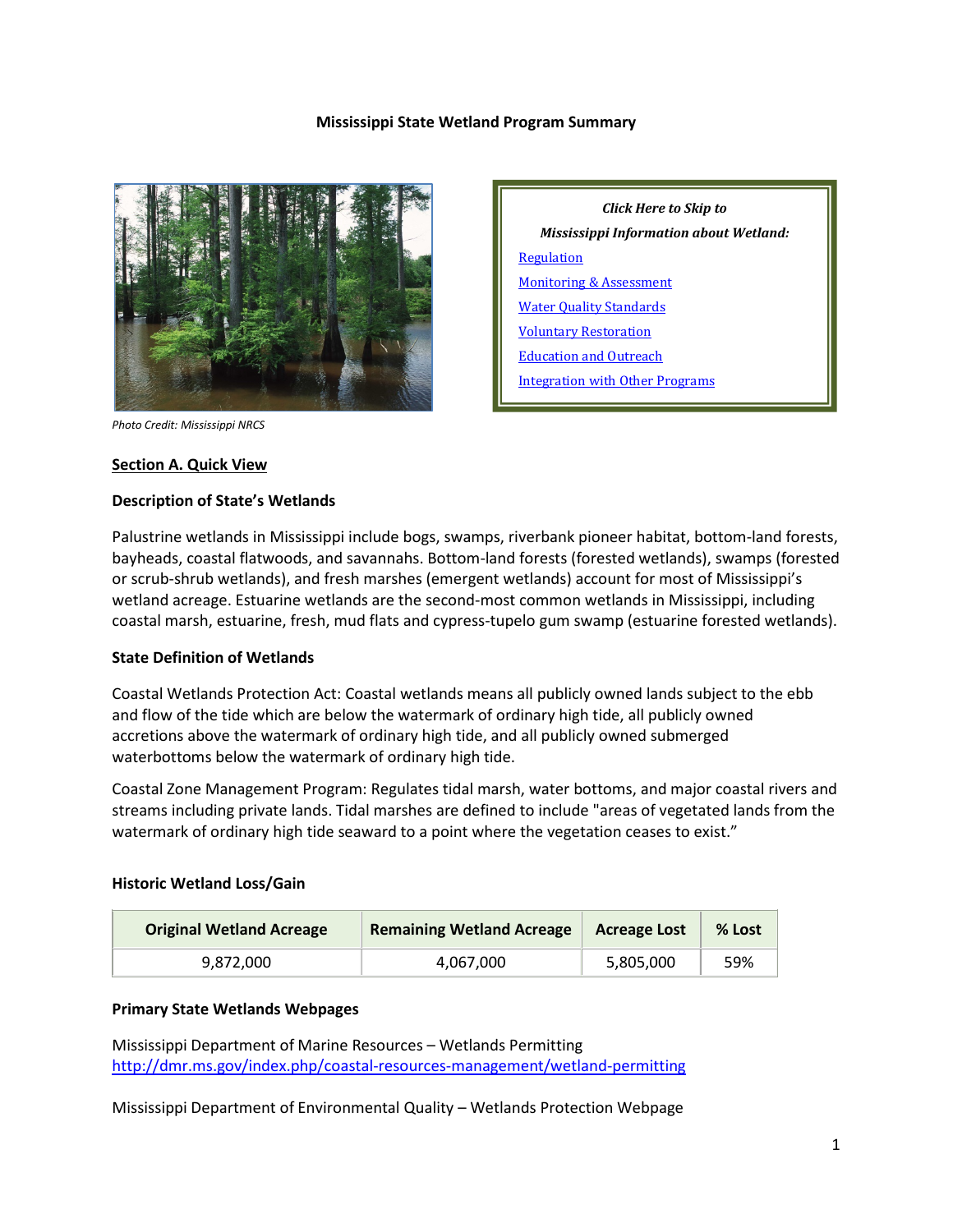[http://www.deq.state.ms.us/mdeq.nsf/page/WQCB\\_Steam\\_Wetland\\_Alteration03](http://www.deq.state.ms.us/mdeq.nsf/page/WQCB_Steam_Wetland_Alteration03)

Mississippi Department of Marine Resources – Coastal Preserves <http://dmr.ms.gov/index.php/coastal-resources-management/coastal-preserves>

#### **State Wetland Program Plan**

Coastal Wetlands Protection Act – MS Code § 49-27-1 *et seq.* Mississippi Coastal Program

#### **No Net Loss/Net Gain Goal**

The Department of Marine Resources strives to meet a goal of no net loss of coastal wetlands.

## **State Budget for Wetland Work**

| <b>State</b><br><b>Name</b> | Core element #1:<br><b>Regulation</b>                                             | <b>Core Element #2:</b><br><b>Monitoring and</b><br>Assessment | <b>Core Element #3:</b><br><b>Wetland Water</b><br><b>Quality Standards</b> | <b>Core Element #4:</b><br><b>Voluntary</b><br>Wetland<br><b>Restoration</b> |
|-----------------------------|-----------------------------------------------------------------------------------|----------------------------------------------------------------|-----------------------------------------------------------------------------|------------------------------------------------------------------------------|
| <b>Source</b>               | Department of<br><b>Marine Resources</b><br>– Bureau of<br>Wetlands<br>Permitting | DEQ, Coastal Preserves                                         | Unknown                                                                     | Office of<br>Restoration and<br>Resiliency                                   |
| <b>Amount</b>               | Unknown                                                                           | Unknown                                                        | Unknown                                                                     | Unknown                                                                      |
| Source                      | <b>NOAA</b>                                                                       | Unknown                                                        | Unknown                                                                     | Unknown                                                                      |
| <b>FTE</b>                  | 6                                                                                 | Unknown                                                        | Unknown                                                                     | Unknown                                                                      |

\*DMR regulates impacts (both direct and indirect) to Coastal Wetlands (definition above) through the Coastal Wetlands Protection Act (MS Code § 49-27-1 et seq.) and the Mississippi Coastal Program.

#### **State Permitting Fees**

| <b>State Permitting Fee</b> | <b>State Name</b>                            |
|-----------------------------|----------------------------------------------|
| Yes/No Yes                  | <b>YES</b>                                   |
| Amount (range)              | \$50.00 - Residential; \$500.00 - Commercial |
| Agency                      | MS Department of Marine Resources            |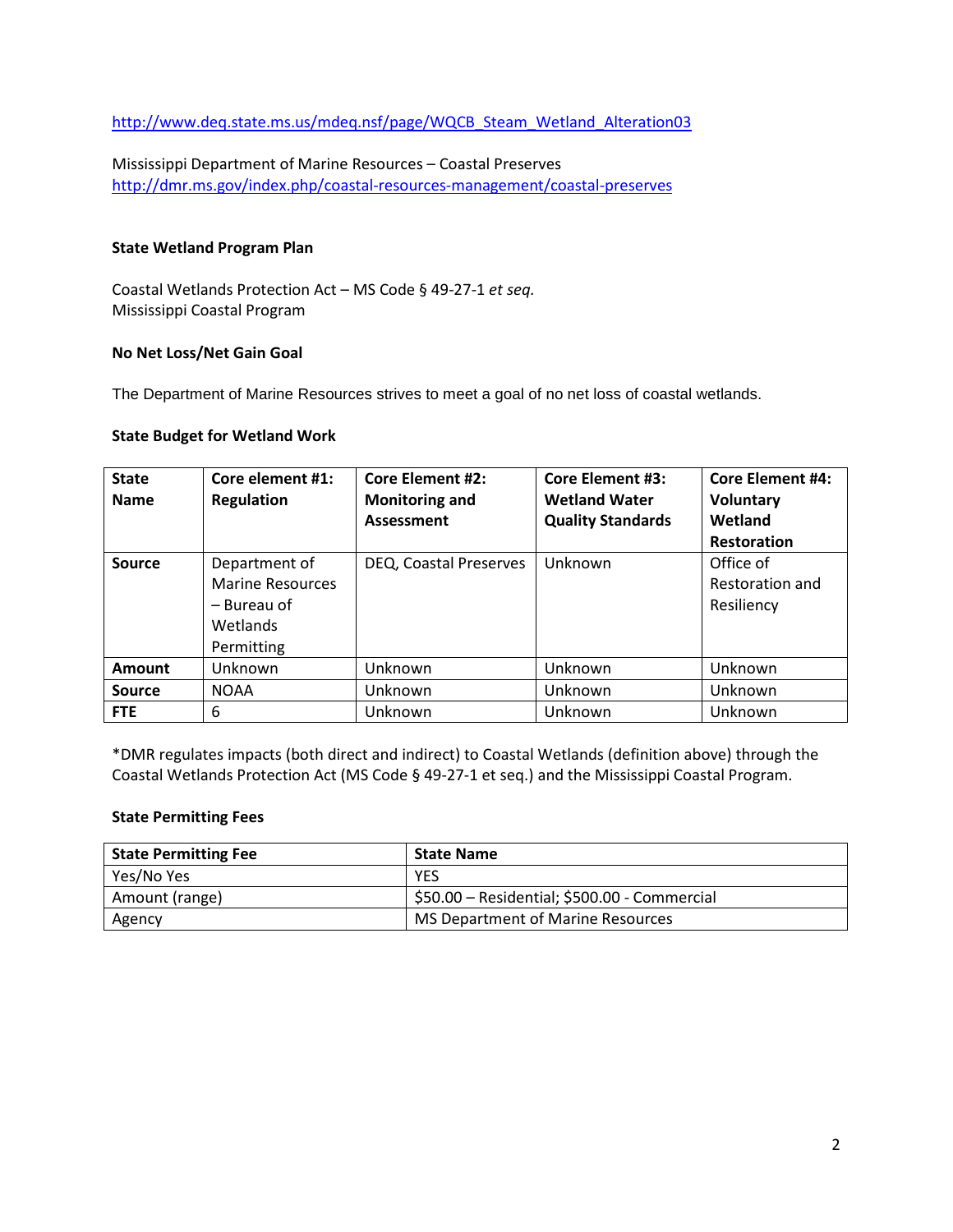## **Innovative Features**

None.

# **Models and Templates**

None.

# <span id="page-2-0"></span>**Section B. Regulation**

# **How are Wetlands Regulated in Mississippi?**

MDEQ administers the 401 Water Quality Certification Program, one focus of wetland regulation and protection programs at the state level. MDEQ evaluates proposals for their impact on wetlands. MDEQ may waive, issue with conditions, or deny a 401 certification. The federal 404 permit from the COE is not issued until MDEQ gives a 401 certification.

MDMR administers Mississippi's coastal program which regulates both direct and indirect impacts to coastal wetlands through the Coastal Wetlands Protection Act, Miss. Code Ann. sec. 49-27-1 et. seq and the Miss. Coastal Program - Chapter 8, as well as reviewing activities within the Coastal Zone for Consistency under the Coastal Zone Management Act. Certification is required from the Mississippi Department of Marine Resources for any alteration of coastal wetlands.

## **Wetland Delineation**

| <b>Delineation Guidance</b> | Yes | No     | <b>Detail</b> |
|-----------------------------|-----|--------|---------------|
| Use State's Own Method      |     | v<br>Λ |               |
| Use Corps' 87 Manual and    |     |        |               |
| <b>Regional Supplement</b>  |     |        |               |
| Other (Please describe)     |     |        |               |
|                             |     |        |               |

## **Evaluation Methodology**

Currently Mississippi's Wetland Rapid Assessment Procedure (WRAP) is used for all wetlands except tidal fringe marsh. The Hydrogeomorphic (HGM) model is used for tidal fringe marsh. HGM models have been developed for pine savanna and Forested Headwater Riverine (Bayhead), but these are generally not used because the USACE Mobile District requires use of WRAP. A M-WRAP (Modified WRAP) has been developed for use in pine savanna.

# **Exempted Activities**

MS Code § 49-27-7 excludes certain activities from the requirement to secure a permit based on the nature of the activity, the area where the activity would occur, or the entity proposing the activity. Such excluded activities that would otherwise be regulated are required to adhere to the policy as set forth in MS Code § 49-27-3 and parties proposing to conduct excluded activities (other than hunting, erecting duck blinds, fishing, shellfishing, and trapping when and where otherwise permitted by law or swimming, hiking, boating, or other recreation that causes no material harm to the flora and fauna of the wetlands) must notify DMR of the activity in writing so that a set of findings as to whether the proposed activity is in compliance with the public policy may be prepared.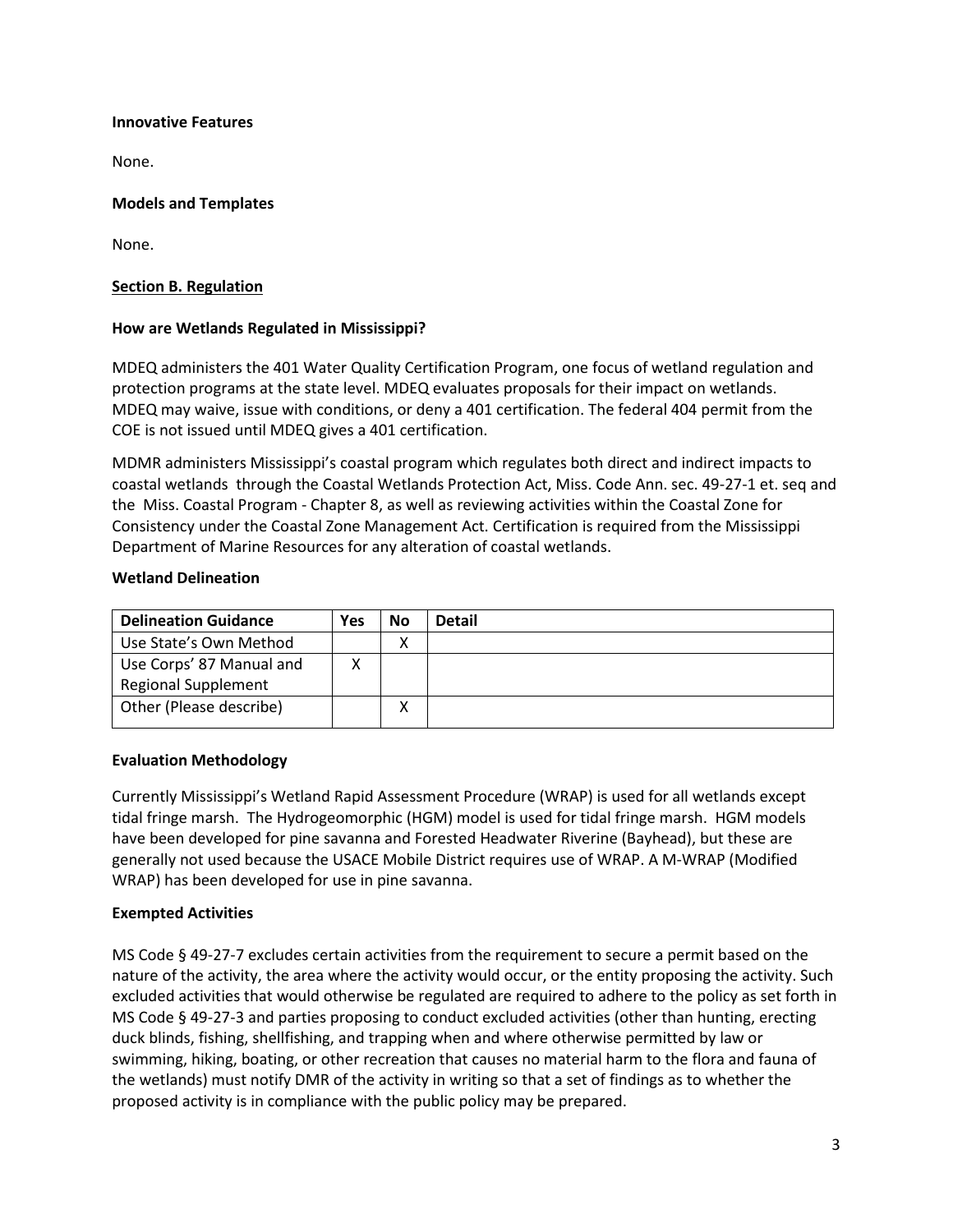## **Special Provisions for Agriculture and Forestry**

Special provisions were not reissued in 2013 when new General Permits were issues.

#### **Penalties and Enforcement**

Fines for violations of the Coastal Wetlands Protection Law range from no less that \$50.00 up to \$500.00 per day for each day the violation has existed for residential type regulated activity and no less than \$1000.00 up to \$10,000 per day for each day the violation has existed for commercial and industrial type regulated activity Unresolved violations may be forwarded to the state Attorney General's office for further action.

#### **Permit Tracking**

Thorough records are kept in both a hard file and a computer database on every request for certification, which includes all pertinent information such as location of project, what was requested, exactly what was permitted and any mitigation information.

#### **State General Permit (statewide vs. regional coverage)**

| <b>Permit Coverage</b>          | <b>Yes</b> | <b>No</b> | <b>Detail (Type of Permit)</b>                               |
|---------------------------------|------------|-----------|--------------------------------------------------------------|
| <b>Regional General Permit</b>  |            |           |                                                              |
| <b>Statewide General Permit</b> |            | х         | The Corps Mississippi General Permit Program is              |
|                                 |            |           | reviewed every 5 years. There are general permits for        |
|                                 |            |           | certain regulated activities in the state of Mississippi and |
|                                 |            |           | Outer Continental Shelf waters off the coast of Mississippi  |
|                                 |            |           | within the regulatory boundaries of the Mobile District.     |

#### **Assumption of 404 Powers**

| <b>Assumption Status</b>         | Yes | <b>No</b> | <b>Detail</b> |
|----------------------------------|-----|-----------|---------------|
| Assumed                          |     |           |               |
| <b>Working Toward Assumption</b> |     |           |               |
| <b>Explored Assumption</b>       |     |           |               |

#### **Joint Permitting**

A general permit is in effect for certain regulated activities in the state of Mississippi and Outer Continental Shelf waters off the coast of Mississippi within the regulatory boundaries of the Mobile District. The participating agencies include: US Army Corps of Engineers, Department of Environmental Quality, and the Department of Marine Resources.

## **Special Area Management Plans and Advanced Identification Plans**

One SAMP was completed in Mississippi for the Bayou Casotte industrial area. This SAMP is not currently in effect. However, the Coastal Zone Management Program authorizes the establishment of Special Management Areas. The Special Management Areas Program allows state, local, and federal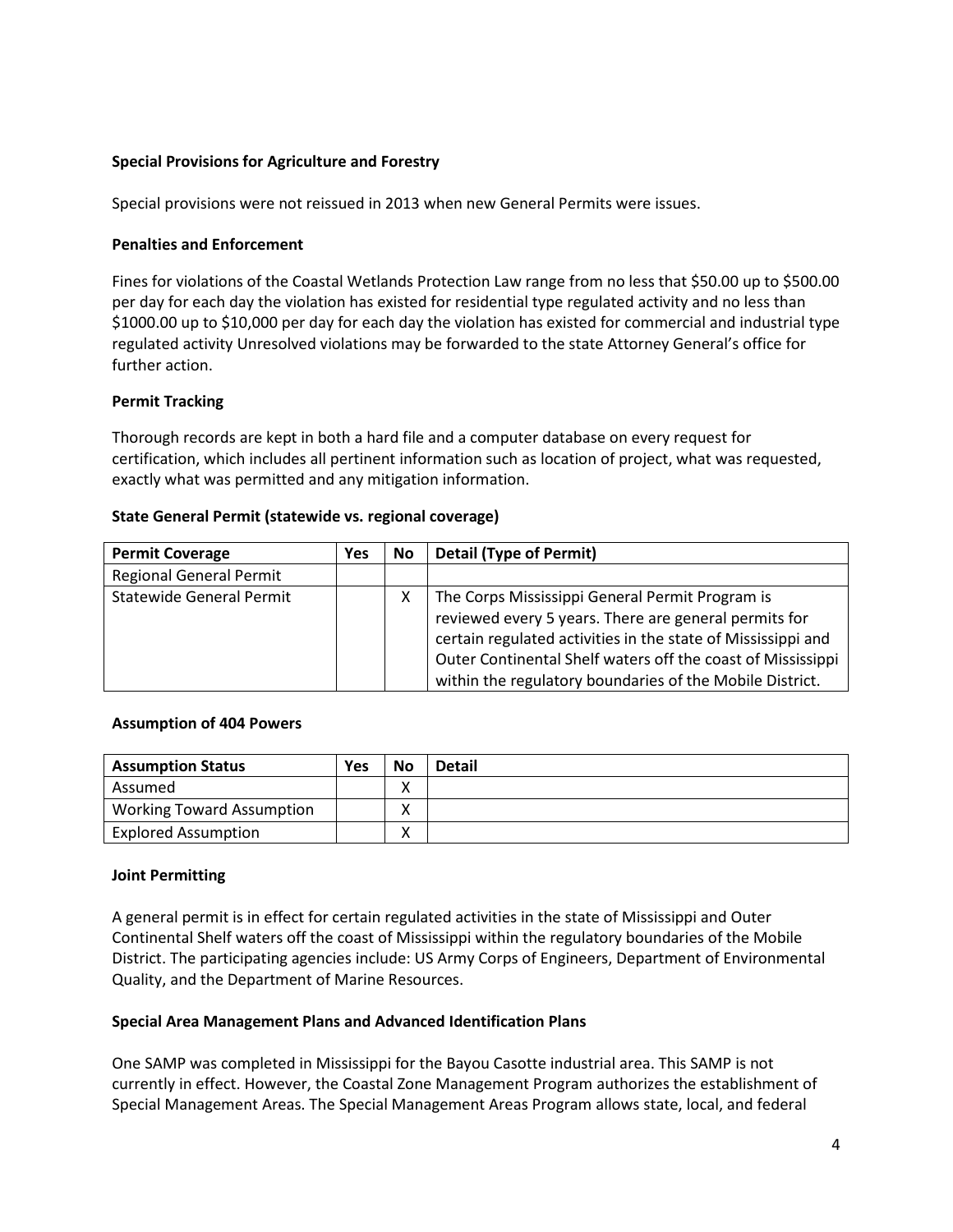agencies to enter into voluntary development plans for public facilities and services within areas whose use is historically, economically, and culturally tied to coastal waters.

# **Buffer Protections**

No information available.

# **Mitigation Policy**

As a condition of granting a permit, the Commission on Marine Resources may require mitigation as a means of minimizing net adverse impacts on coastal wetlands. The magnitude of any mitigation requirement shall be reasonable related to the magnitude of the activity under consideration.

## **Mitigation Database**

Thorough records are kept in both a hard file and a computer database on every request for certification, which includes all pertinent information such as location of project, what was requested, exactly what was permitted and any mitigation information.

## <span id="page-4-0"></span>**Section C. Monitoring and Assessment**

# **Agency Responsible for Wetland Monitoring and Assessment**

Mississippi Department of Environmental Quality is responsible for the majority of wetland monitoring and assessment in the state. Other departments include Coastal Preserves and the Office of Restoration and Resiliency.

## **Mapping/Inventory**

No information available.

## **State Wetland Mapping Public Portal**

None.

## **Wetland Classification and Assessment**

Currently Mississippi's Wetland Restoration Assessment Protocol (WRAP) is used for all wetlands except tidal marsh fringe. The HGM model is used for tidal marsh fringe. HGM models have beeng developed for pine savanna and Forested Headwater Riverine (Bayhead) but WRAP is preferred by USACE Mobile District and is therefore utilized in a majority of assessments. An M-WRAP (Modified WRAP has been created and is utilized for pine savanna.

## **Statewide Wetland Monitoring Plan**

Mississippi does not have a statewide wetland monitoring plan.

## **Overall Wetland Gain and Loss Tracking System**

None.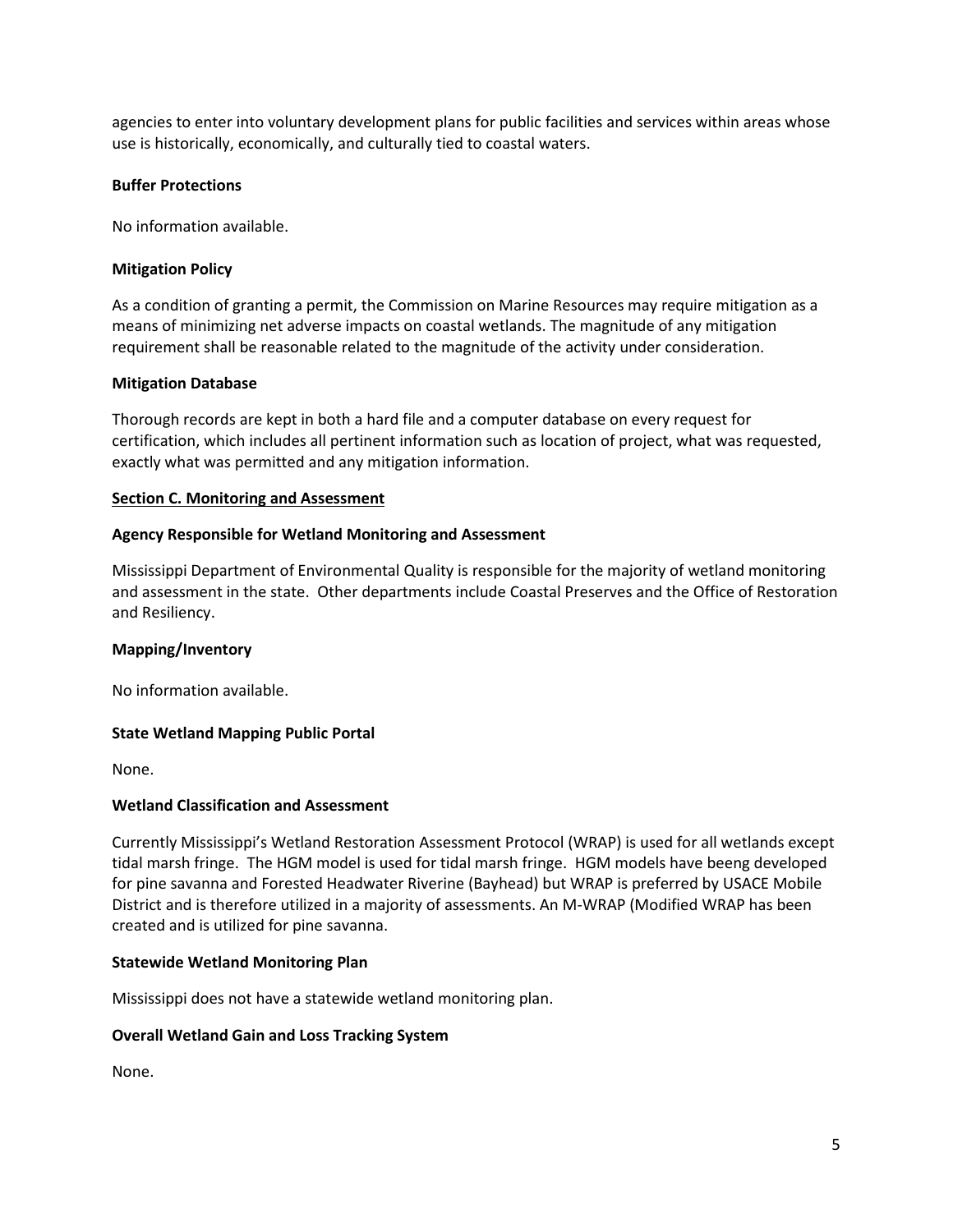#### **Wetland Monitoring and Assessment Characteristics**

| ∟evel       | <b>None</b> | Level 1 | Level 2 | Level 3 |
|-------------|-------------|---------|---------|---------|
| Mississippi |             | Unknown |         |         |

| $\tau_{\rm \gamma pe}$ | None | IBI     | Conditional | Functional |
|------------------------|------|---------|-------------|------------|
| Mississippi            |      | Unknown |             |            |

| Frequency   | <b>None</b> | <b>Project Specific</b> | Ongoing |
|-------------|-------------|-------------------------|---------|
| Mississippi |             | Unknown                 |         |

#### **Participation in National Wetland Condition Assessment**

| <b>NWCA Study Type</b>             | Yes | No |
|------------------------------------|-----|----|
| <b>National Study</b>              |     |    |
| <b>State Intensification Study</b> |     |    |

#### <span id="page-5-0"></span>**Section D. Water Quality Standards**

#### **Wetland and Water Quality Standards**

| <b>Type</b>                                                                                                        | <b>None</b>               | <b>Use Existing</b><br><b>WQ</b><br><b>Standards</b> | <b>In Process</b> | Adopted | <b>Future</b><br><b>Direction</b> |
|--------------------------------------------------------------------------------------------------------------------|---------------------------|------------------------------------------------------|-------------------|---------|-----------------------------------|
| <b>Wetland-specific</b><br><b>Designated Uses</b>                                                                  |                           | X                                                    |                   |         |                                   |
| Narrative criteria in<br>the standards to<br>protect designated<br>wetland uses                                    |                           | $\boldsymbol{\mathsf{x}}$                            |                   |         |                                   |
| Numeric criteria in<br>the standards<br>based on wetland<br>type and location<br>to protect the<br>designated uses |                           | $\boldsymbol{\mathsf{x}}$                            |                   |         |                                   |
| Anti-degradation<br>policy includes<br>wetlands                                                                    | $\boldsymbol{\mathsf{x}}$ |                                                      |                   |         |                                   |

*Description:* The state has adopted a Section 401 program but does not apply an anti-degradation policy to wetlands. Wetlands are included in the definition of "Waters of the State". Wetland Designated Uses are included under the designated use for all waters of the state. State water quality standards limit efficient discharges to natural wetlands. However, the definition excludes wholly landlocked or privately owned water bodies which are not subject to Federal Clean Water Act jurisdiction.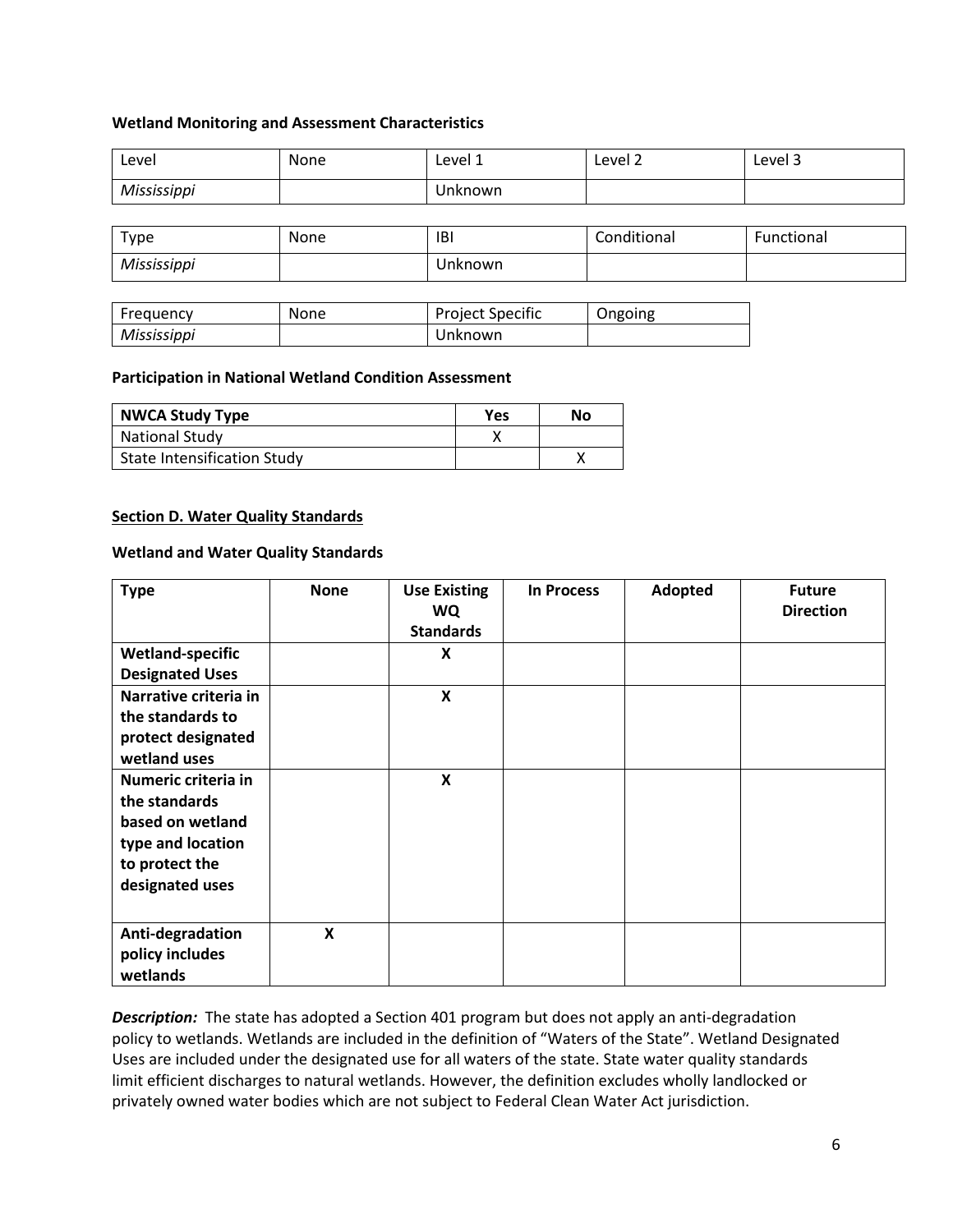# <span id="page-6-0"></span>**Section E. Voluntary Wetland Restoration**

# **Types of Wetland Restoration Work Funded by the State:**

| <b>Type of Work</b>             | <b>YES</b>     | <b>NO</b> | <b>Description</b> |
|---------------------------------|----------------|-----------|--------------------|
| Fund Wetland Restoration (may   | $\mathsf{X}$   |           |                    |
| include easement agreements)    |                |           |                    |
| <b>Private Land Restoration</b> | X <sup>2</sup> |           |                    |
| <b>Public Land Restoration</b>  | X?             |           |                    |
| <b>Technical Assistance</b>     | X <sub>2</sub> |           |                    |
| Tax Incentives                  |                | X?        |                    |
| Other                           |                | X?        |                    |

*Description:* Mississippi Coastal Preserves Program was established in 1992 to acquire, preserve, restore and manage sensitive coastal wetlands within 20 designated sites totaling around 72,000 acres. The program works with various local, state, federal, non-profit, and private partners to achieve its goals.

#### **Voluntary Wetland Restoration Program Components**

| <b>Wetland Restoration Efforts</b>                                                                                 | Nothing in<br>the Works | <b>Planning</b> | In Progress | Mature/<br>Complete |
|--------------------------------------------------------------------------------------------------------------------|-------------------------|-----------------|-------------|---------------------|
| Program has a set of restoration<br>goals                                                                          |                         |                 |             | х                   |
| Coordinate with relevant<br>agencies that outline<br>restoration/protection goals and<br>strategies and timeframes |                         |                 |             | x                   |
| Developed multi-agency body to<br>coordinate restoration/<br>protection efforts                                    |                         |                 |             | x                   |
| Set restoration goals based on<br>agency objectives and available<br>information                                   |                         |                 |             | X                   |

## **Goals for Restoration Projects**

| Goal                                    | Yes | No | <b>Description</b> |
|-----------------------------------------|-----|----|--------------------|
| No Net Loss                             | х   |    |                    |
| Reverse Loss/Net Gain                   |     |    |                    |
| Nonpoint Source Pollution (NPS)/WQ      |     | x  |                    |
| <b>Total Maximum Daily Load (TMDLs)</b> |     | v  |                    |
| Habitat                                 |     | x  |                    |
| <b>Coastal Protection</b>               |     | χ  |                    |
| <b>Floodwater Protection</b>            |     |    |                    |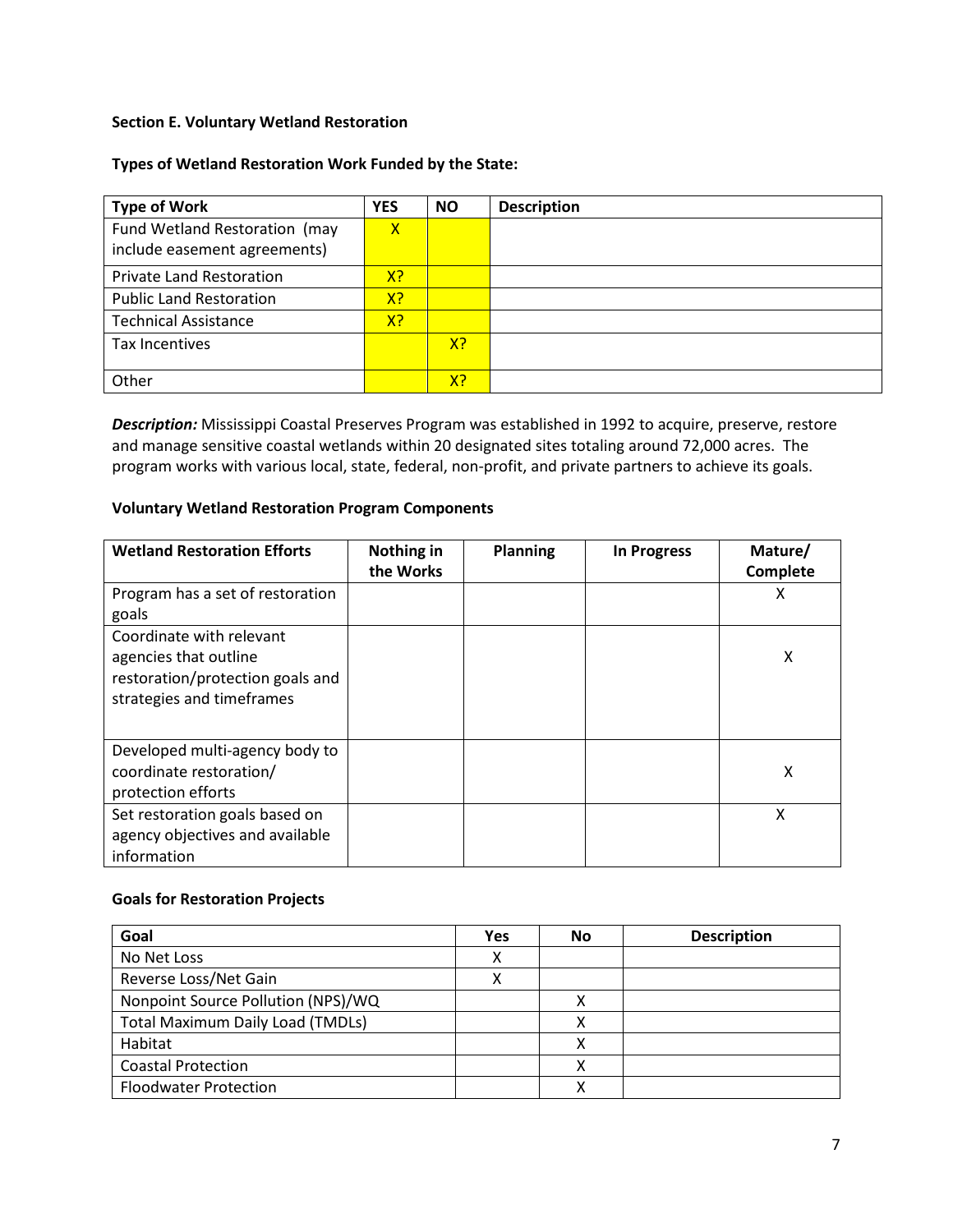| Groundwater                |  |                             |
|----------------------------|--|-----------------------------|
| Other<br>(please describe) |  | Preserve natural aesthetics |

*Description:* The primary goals of the program are to restore lost or degraded ecological functions and to preserve natural aesthetics.

# **Landowner Guides and Handbooks to Assist with Voluntary Wetland Restoration Efforts**

None.

# <span id="page-7-0"></span>**Section F. Innovative and/or Highly Effective Education and Outreach**

#### **Unknown.**

#### **Section G. Climate Change and Wetlands**

## **Unknown.**

#### <span id="page-7-1"></span>**Section H. Integration**

| Entity/Program Area                     | Yes/No  | Description of the | Contact for Follow-up |
|-----------------------------------------|---------|--------------------|-----------------------|
|                                         |         | Connection         |                       |
| NPDES/Stormwater                        | Unknown |                    |                       |
| 303(d)                                  | Unknown |                    |                       |
| 305(b) reporting on wetlands            | Unknown |                    |                       |
| <b>Total Maximum Daily Load (TMDLs)</b> | Unknown |                    |                       |
| Climate Change/ Resiliency              | Unknown |                    |                       |
| Land Use /Watershed planning            | Unknown |                    |                       |
| Flood/Hazard Mitigation                 | Unknown |                    |                       |
| <b>Coastal Work</b>                     | Unknown |                    |                       |
| <b>Wildlife Action Plan</b>             | Unknown |                    |                       |
| Statewide Comprehensive Outdoor         | Unknown |                    |                       |
| <b>Recreation Plan (SCORP)</b>          |         |                    |                       |
| Other (Specify)                         | Unknown |                    |                       |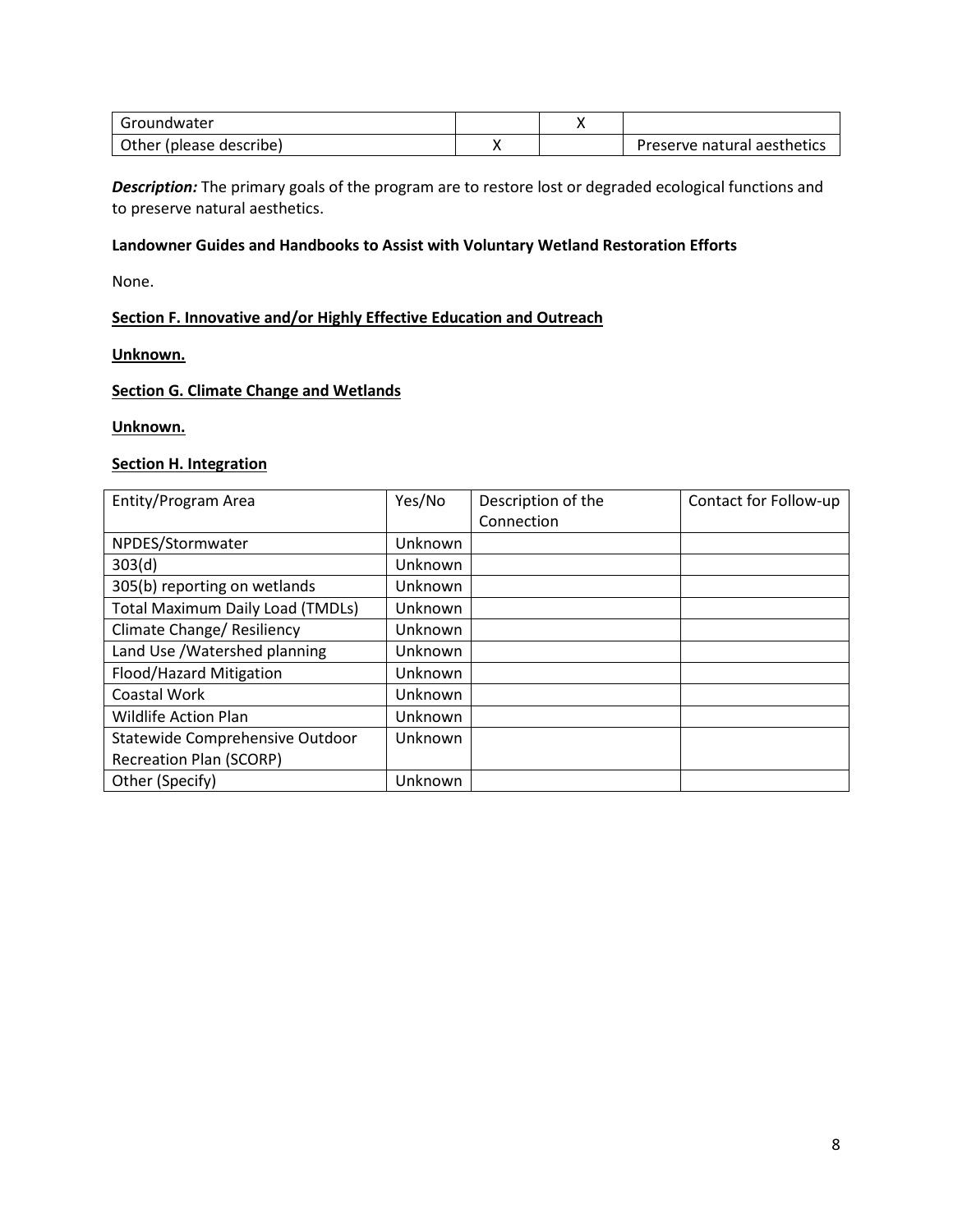# **State Wetland Program Continuum**

| <b>Continuum Stage</b>              | <b>Core Element</b><br>1: Regulation | <b>Core Element</b><br>2: Monitoring | <b>Core Element</b><br>3: Wetland | <b>Core Element</b><br>4: |
|-------------------------------------|--------------------------------------|--------------------------------------|-----------------------------------|---------------------------|
|                                     |                                      | & Assessment                         | <b>Water Quality</b>              | <b>Voluntary</b>          |
|                                     |                                      |                                      | <b>Standards</b>                  | <b>Restoration</b>        |
| High<br><b>Mature Stage</b>         | 401<br><b>Certification</b><br>Only  |                                      |                                   |                           |
| <b>Initial Implementation Stage</b> |                                      | <b>Unknown</b>                       | <b>Unknown</b>                    | <b>Unknown</b>            |
| <b>Development Stage</b>            |                                      |                                      |                                   |                           |
| <b>Early Stage</b><br>Low           |                                      |                                      |                                   |                           |

# **Section I. Contact Information**

Jan Boyd, Director Mississippi Coastal Program Department of Marine Resources 1141 Bayview Avenue, Suite 101 Biloxi, MS 39530 228-523-4102 jan.boyd@dmr.ms.gov

## **Section J. Useful Websites**

## **State Government Programs**

- 1. Department of Environmental Quality
	- a) Wetlands Protection Program

MDEQ administers the 401 Water Quality Certification Program, the focus of wetland regulation and protection programs at the state level. MDEQ evaluates proposals for their impact on wetlands. MDEQ may waive, issue with conditions, or deny a 401 certification. The federal 404 permit from the COE is not issued until MDEQ gives a 401 certification. The Mississippi Department of Marine Resources has joint jurisdiction over proposed wetland alteration in the coastal zone.

[http://www.deq.state.ms.us/Mdeq.nsf/page/WQCB\\_Steam\\_Wetland\\_Alteration03?Op](http://www.deq.state.ms.us/Mdeq.nsf/page/WQCB_Steam_Wetland_Alteration03?OpenDocument) [enDocument](http://www.deq.state.ms.us/Mdeq.nsf/page/WQCB_Steam_Wetland_Alteration03?OpenDocument)

b) Nonpoint Source Management Program [http://www.deq.state.ms.us/MDEQ.nsf/page/NPS\\_ManagingPollutedRunoffInMississip](http://www.deq.state.ms.us/MDEQ.nsf/page/NPS_ManagingPollutedRunoffInMississippi?OpenDocument) [pi?OpenDocument](http://www.deq.state.ms.us/MDEQ.nsf/page/NPS_ManagingPollutedRunoffInMississippi?OpenDocument)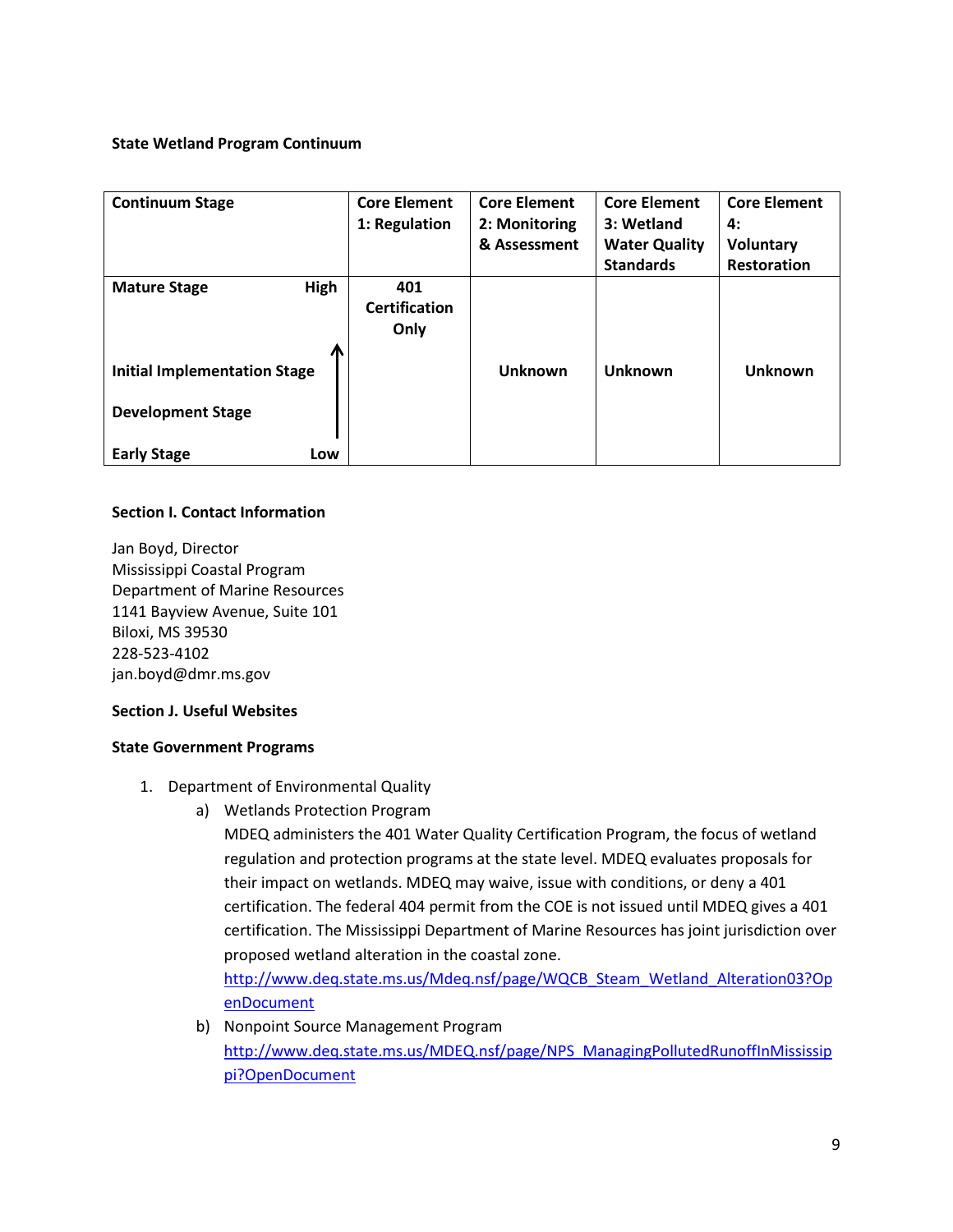- i. Steam/Wetland Alteration [http://www.deq.state.ms.us/MDEQ.nsf/page/NPS\\_Stream\\_Wetland\\_Alteration](http://www.deq.state.ms.us/MDEQ.nsf/page/NPS_Stream_Wetland_Alteration?OpenDocument) [?OpenDocument](http://www.deq.state.ms.us/MDEQ.nsf/page/NPS_Stream_Wetland_Alteration?OpenDocument)
- c) Groundwater Planning [http://www.deq.state.ms.us/MDEQ.nsf/page/GPB\\_GroundwaterPlanningBranch?Open](http://www.deq.state.ms.us/MDEQ.nsf/page/GPB_GroundwaterPlanningBranch?OpenDocument) **[Document](http://www.deq.state.ms.us/MDEQ.nsf/page/GPB_GroundwaterPlanningBranch?OpenDocument)**
- d) Surface Water Quality Assessments [http://www.deq.state.ms.us/MDEQ.nsf/page/FS\\_SurfaceWaterQualityAssessments?Op](http://www.deq.state.ms.us/MDEQ.nsf/page/FS_SurfaceWaterQualityAssessments?OpenDocument) [enDocument](http://www.deq.state.ms.us/MDEQ.nsf/page/FS_SurfaceWaterQualityAssessments?OpenDocument)
- e) Basin Management Approach

The mission of the Basin Management Approach is to foster stewardship of Mississippi's water resources through collaborative watershed planning, education, protection, and restoration initiatives.

[http://www.deq.state.ms.us/Mdeq.nsf/page/WMB\\_About\\_BMA?OpenDocument](http://www.deq.state.ms.us/Mdeq.nsf/page/WMB_About_BMA?OpenDocument)

i. Surface Water Quality Assessments

MDEQ monitors the quality of surface water throughout the state. Monitoring data and information are used to make water quality assessments. Assessments are general characterizations of water body health. The state's most comprehensive assessment report is the Federal Clean Water Act Section 305(b) Water Quality Inventory Report.

[http://www.deq.state.ms.us/MDEQ.nsf/page/FS\\_SurfaceWaterQualityAssessme](http://www.deq.state.ms.us/MDEQ.nsf/page/FS_SurfaceWaterQualityAssessments?OpenDocument) [nts?OpenDocument](http://www.deq.state.ms.us/MDEQ.nsf/page/FS_SurfaceWaterQualityAssessments?OpenDocument)

- 2. Department of Marine Resources
	- a) Wetland Permitting Program
	- b) http://dmr.ms.gov/index.php/coastal-resources-management/wetlandpermittingCoastal Preserves Program
	- c) http://dmr.ms.gov/index.php/coastal-resources-management/coastal-preserves Coastal Restoration and Resiliency
- 3. http://dmr.ms.gov/index.php/coastal-restoration-and-resiliencyDepartment of Transportation
	- a) Stormwater Management Plan <http://sp.mdot.ms.gov/Environmental/Pages/Stormwater-Management-Plan.aspx>
- 4. Department of Wildlife, Fisheries & Parks Waterfowl Program <http://www.mdwfp.com/wildlife-hunting/waterfowl-program.aspx>

# **Federal Government Programs**

1. USDA Natural Resource Conservation Service Wetlands Reserve Program <http://www.nrcs.usda.gov/wps/portal/nrcs/main/ms/programs/easements/wetlands/>

# **Other Organization Wetland Programs**